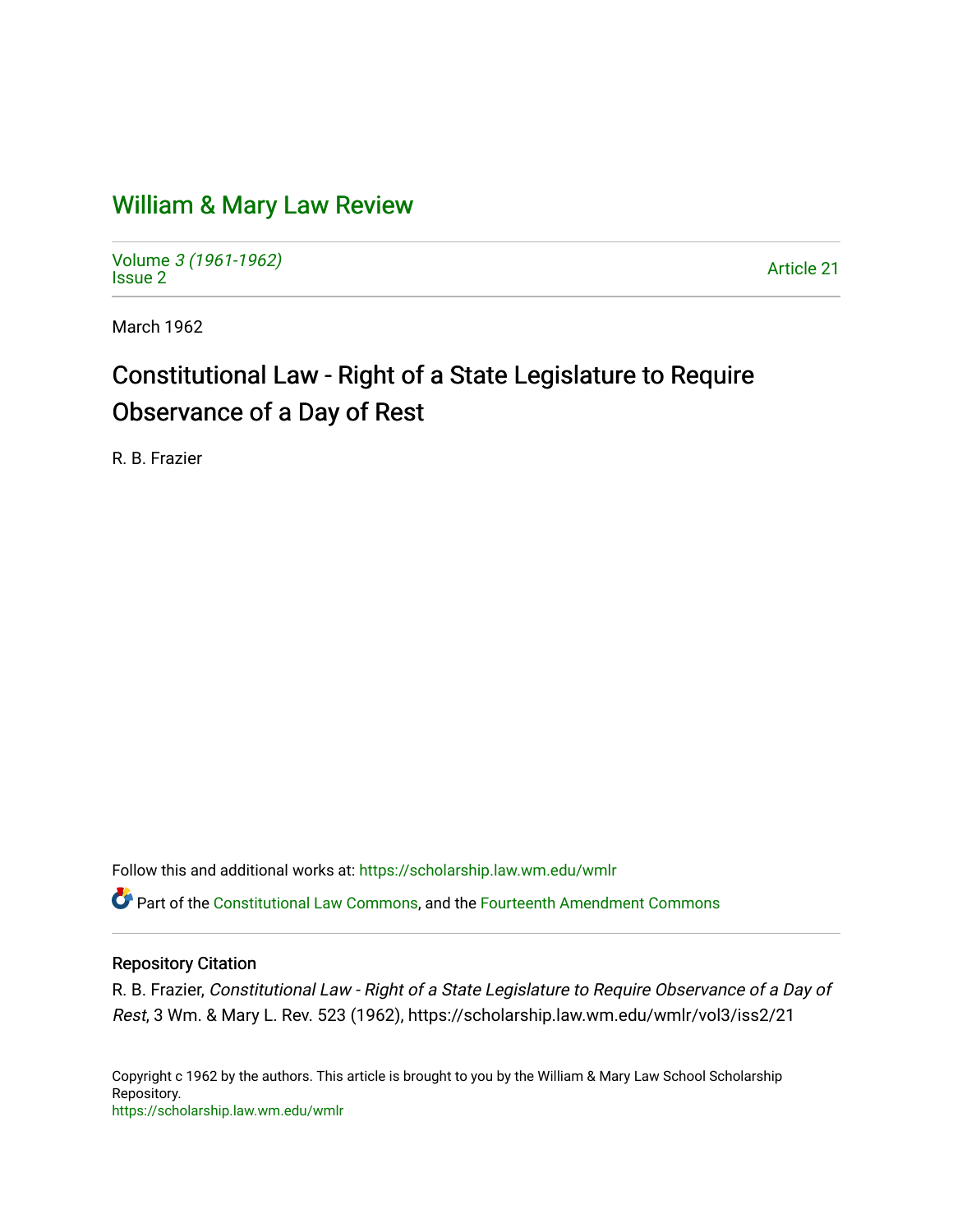### CONSTITUTIONAL LAW

### *Right of a State Legislature to Require Observance of a Day of Rest*

May a State enact legislation providing for a day of rest to prevent the physical and moral debasement which comes from uninterrupted labor? The Virginia Supreme Court of Appeals recently answered the question affirmatively.' The court further held that classifications contained in the amended law, of products prohibited and permitted to be sold and work prohibited and permitted to be done on Sunday were not arbitrary and unreasonable and did not constitute special legislation, nor did it deprive those affected of equal protection under the laws. 2

Several questions placed before the court brought about determination as to the following points:

1. Was the Recodification Act effective to repeal the amended Sunday law? **3**

2. Does the Sunday law impair the religious freedom guaranteed by the Federal and State Constitutions?

**3.** Are the "exclusions" in the amended Sunday law so discriminatory and arbitrary as to violate the requirement of equal protection of the laws?

In the principal case, five merchants operating retail grocery stores in Richmond, Virginia brought an action seek-

**<sup>1</sup>** Mandell v. Haddon, 202 Va. 979, 121 **S.E.2d** *516* **(1961).**

**<sup>2</sup>***Id.* at *989; Accord,* Joy v. Green, 194 Va. **1003,** 76 **S.E.2d 178 (1953);** County Board of Supervisors v. American Trailer Co., 193 Va. **72, 68 S.E.2d 115 (1951);** Martin v. Commonwealth, **126** Va. 603, 102 **S.E.** 77 **(1920).**

**<sup>3</sup>** VA. CODE ANN. § **18.1-358 (1950) (1960** Repl. Vol.) Working or transacting business on Sunday-<br>In general, the amended act prohibits the transacting of business

engaging in labor, etc., except in household or other works of necessity or charity. It enumerates the types of acts which are definitely within or charity. It enumerates the types of acts which are definitely within the prohibitions of the statute; in effect those which would be promotive the act does not apply, including, *inter alia,* the sale of magazines, motor fuels, film, and the sale of athletic and recreational equipment on the premises where used.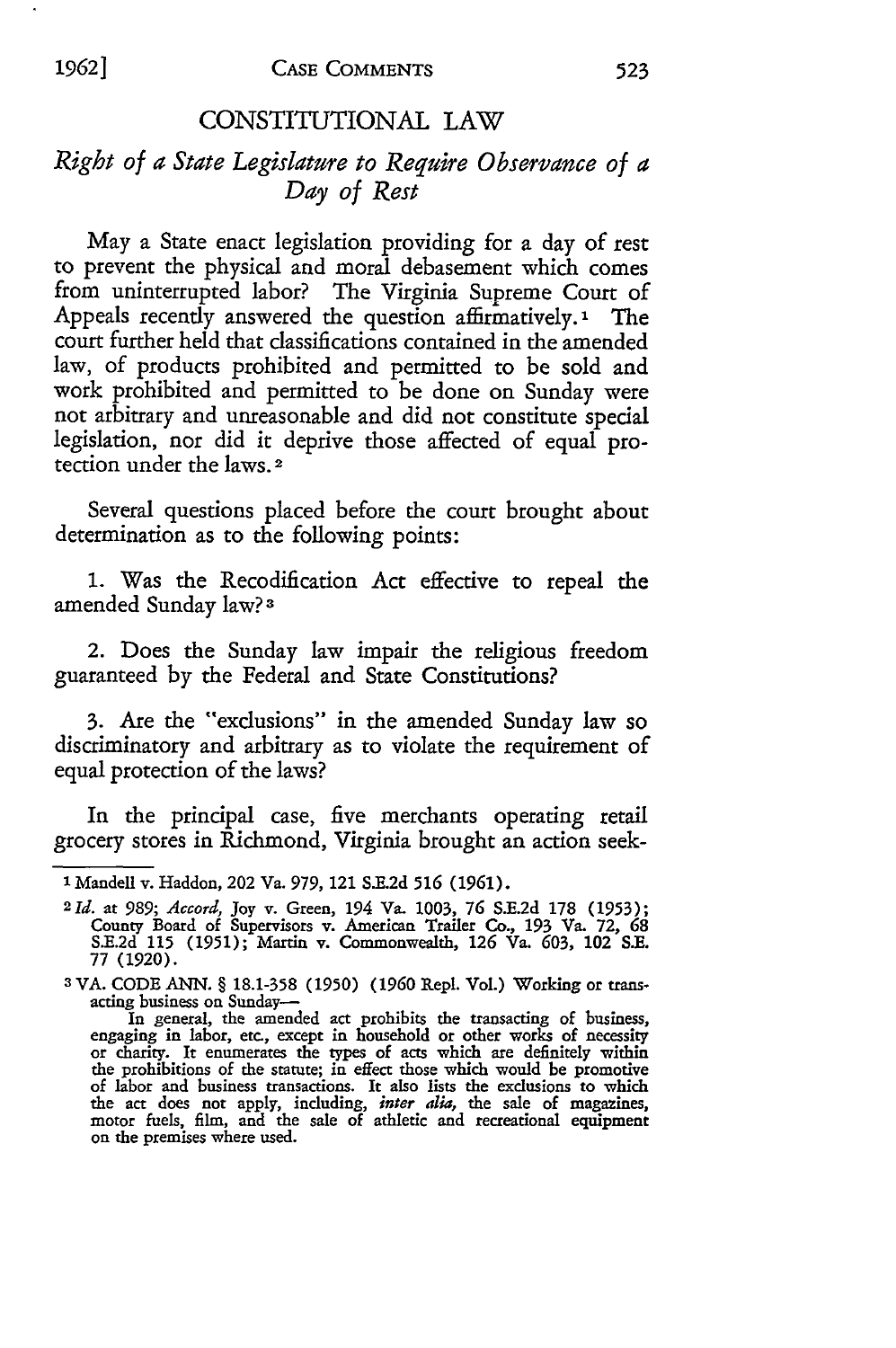ing a declaratory judgment to enjoin the city's Commonwealth Attorney from enforcing the provisions of the amended Virginia Sunday law. They contended that specific provisions of the law were in direct violation of the Fourteenth Amendment, and contrary to the First and Fourth Articles of the Constitution of Virginia.4 Further, the appellants contended that because of a procedural error<sup>5</sup> committed by the General Assembly, the Sunday law as amended in 1960 was repealed on the fourth day following its effective date.

In response to the merchants' allegation that certain provisions of the law were in direct violation of the equal protection clause of the Fourteenth Amendment, specifically that exclusion in the act which permits sales of athletic and recreational equipment on the premises where used, the Virginia Supreme Court of Appeals cited three cases recently decided by the Supreme Court of the United States,<sup>6</sup> and held that such provisions were not unconstitutional. The appellants

The General Assembly shall not enact any local or private law in the following cases ... 18. Granting to any private corporation, association, or individual any special or exclusive right, privilege or immunity . **. ."**

- **5** Va. Acts of Assembly (1960) Ch. **358** Preamble. In effect, the General Assembly on the first day of the 1960 session received a bill containing a clause expressly repealing Title 18 as preliminary to its recodification. The bill was approved and became effective July **1,** 1960. Some two weeks later, a bill amending the Sunday law, which was a part of Title 18, was passed without dissenting vote also. The later bill was to take effect June **27,** 1960. Thus it appears that the bill was repealed four days after taking effect, or on July 1, 1960, by the repealer bill. The mer-<br>chants, however, conceded that this was not the intent of the legislature,<br>and the court effectively disposed of the procedural question. See also *supra* note 1 at **985** for clarification.
- <sup>6</sup> McGowan v. Maryland, **366** U.S. 420 (1961); Braunfeld v. Brown, **366** U.S. **599** (1961); Two Guys from Harrison-Allentown, Inc. v. McGinley, **366** U.S. **582** (1961).

<sup>4</sup>§ 16 "Religious Freedom.-That religion or the duty which we owe to our creator, and the manner of discharging **it,** can be directed only by reason and conviction, not by force or violence and, therefore, according to the dictates of conscience and that it is the mutual duty of all to practice Christian forbearance, love and charity towards each other."

Art. IV § **58:** "Prohibitions on General Assembly as to suspension of writ of habeas corpus, and enactment of laws referring to religion and other laws ". **.** . No man shall be compelled to frequent or support any religious worship, place or ministry, whatsoever, nor shall be enforced restrained, molested, or burthened in his body or goods, nor shall otherwise suffer on account of his religious opinion or belief; but all men shall be free to profess and by argument to maintain their opinions in matters of religion, and the same shall in no wise diminish, enlarge, or affect, their civil capacities **.. ."** § **63** Powers of the General Assembly and limitations thereon-".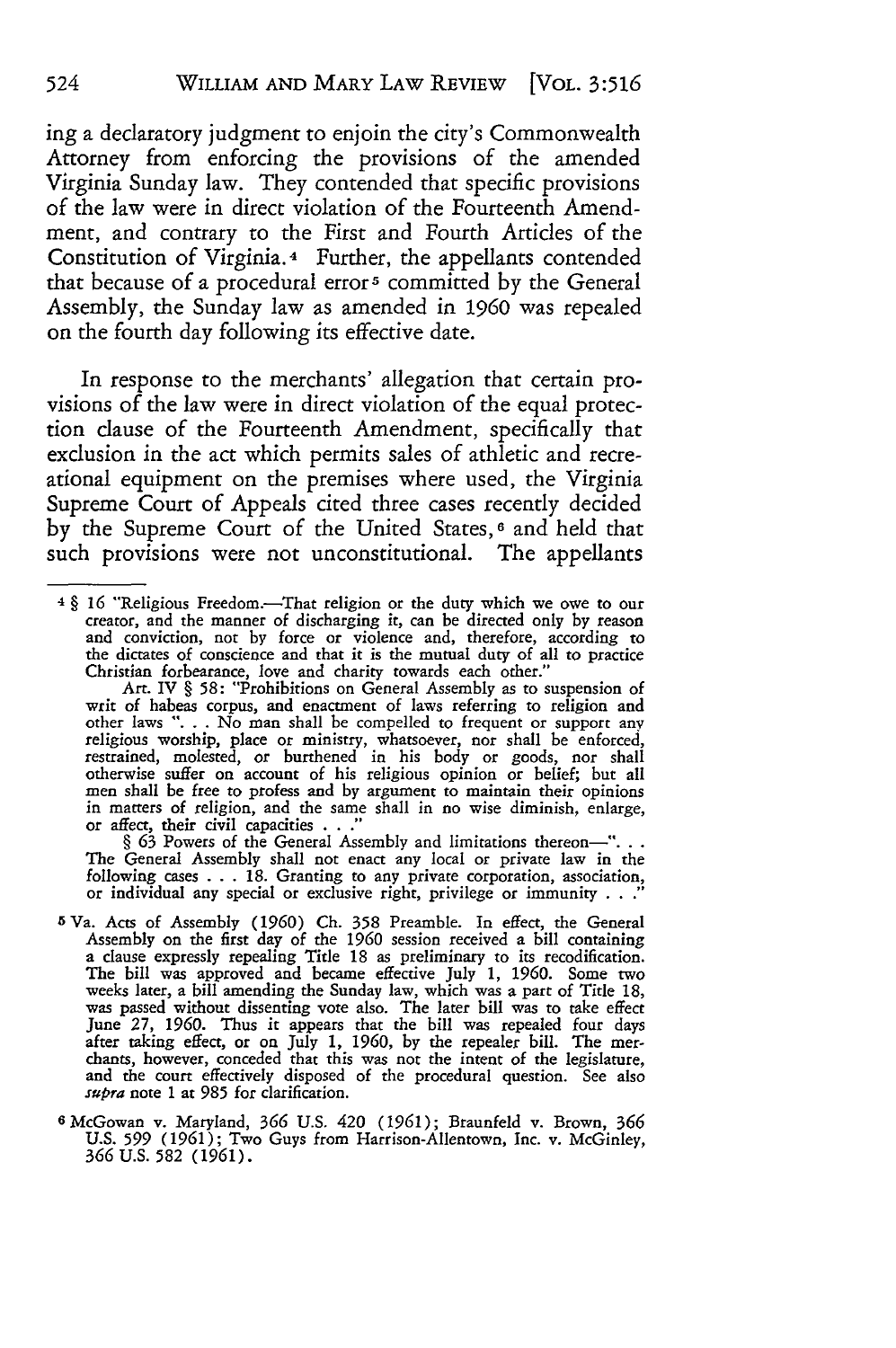#### CASE COMMENTS *1962]*

urged that the exclusions were unreasonably discriminatory and were a denial of equal protection to those vendors who did not qualify for such exclusions. In the words of the court,

This contention is without merit. The equal protection clause of the Fourteenth Amendment does not deprive States of the power to make reasonable classification in adopting police laws, provided the classification is based on some real and substantial relation to the objects sought to be accomplished by the legislation...7

The court further stated that the exclusions actually applied to all who were similarly situated or engaged in the same type of business, without any discrimination, and held that since the exclusions were not unreasonably discriminatory, they were not unconstitutional. **8**

Seemingly one of the stronger contentions of the appellants was that the Sunday law was a violation of the religious freedom guaranteed by both the Federal and State Constitutions. To this the court replied that although the first Sunday laws were motivated by religious forces, even imposing fines for failure to attend church, **9** ". **.** . they can no longer be considered as retaining any semblance of religious character." **1o** Rather, they are ". . . enacted under the police power<sup>11</sup> of the state for the purpose of providing a day of rest for persons, to prevent the physical and moral debasement which comes from uninterrupted labor..."12 and thus they do not change

*12 Supra* note **1** at 988.

**<sup>7</sup>** Mandell v. Haddon, *supra* note **1** at **992.**

*<sup>8</sup>Ibid.*

**<sup>0</sup>** 1 HEN. VA. STAT. 123 (1823).

**<sup>10</sup>** Mandell v. Haddon, *supra* note **I** at 987.

<sup>11</sup> McGowan v. Maryland, *supra* note **6** at **508.** "Every other appellate court (except California) that has considered the question (of constitutionality on the basis of religious freedoms, etc.) has found the statutes supportable as civil regulations and not repugnant to religious freedom." *See also* cases cited at 508, **509** for numerous cases in support.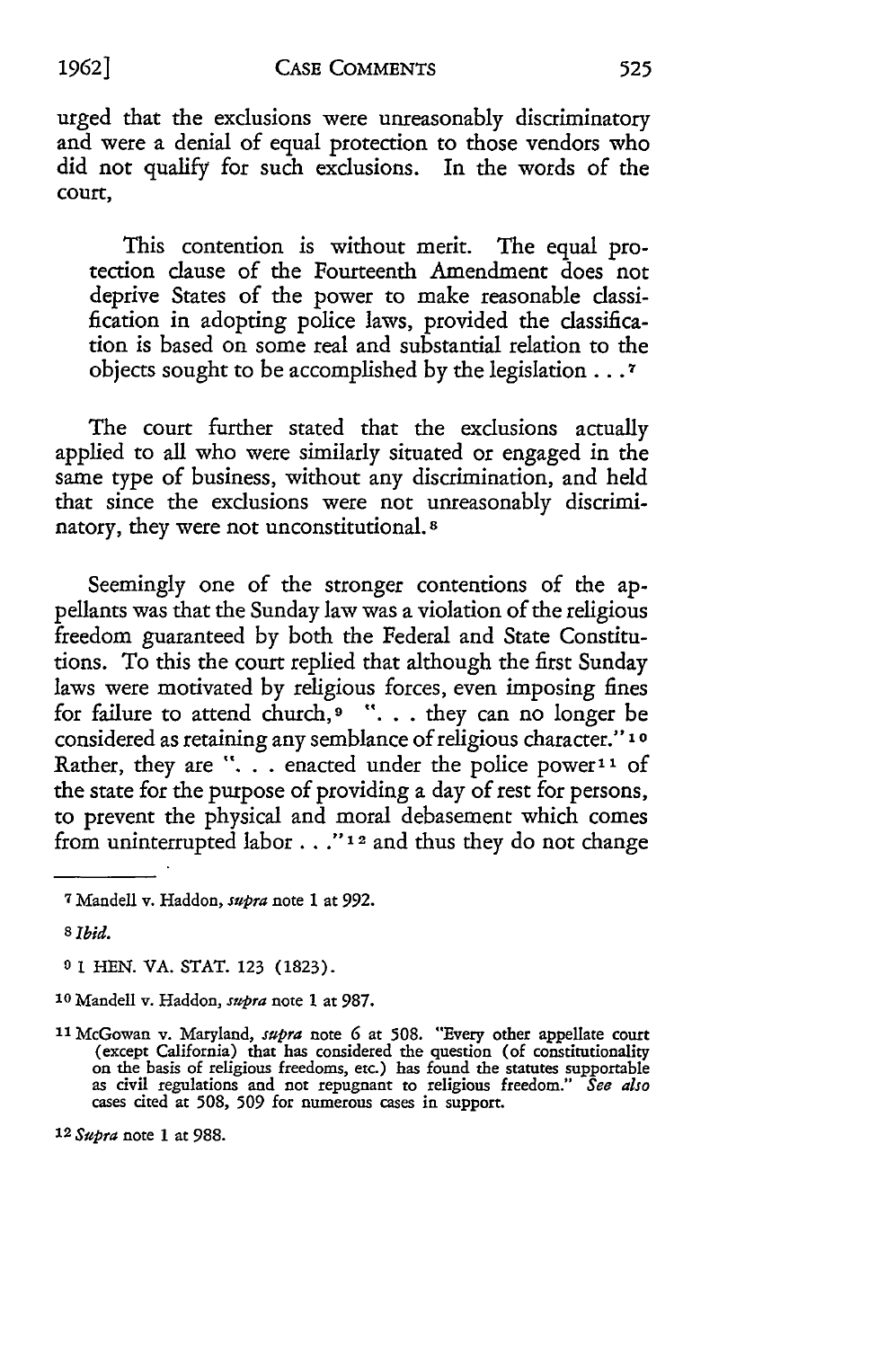#### the secular character of the law to one of a religious nature. **1 3**

Further, the merchants contended that the General Assembly cannot define "works of necessity" because the term is an elastic one ". . to be defined in the light of the age in which we live, and that it might be considered differently in different communities of the State." 14 The response of the court was that since neither the old law nor the amended one fixed a standard specifically, the test was to be left to the jury to decide just as is always done in instances where reasonable men cannot agree as to a particular set of facts.<sup>15</sup> It is at least arguable, however, that the question of "due process" was not specifically determined by the court. The clause which specifies "works of necessity" does not actually appear to furnish a definite guide by which merchants may govern their actions. It would seem that there is no readily ascertainable standard of guilt, and that one has no way of knowing in many instances just when he is in fact breaking the law. It would seem dearly a violation of the due process clause of the Constitution, although the question was not specifically litigated. The court did make reference to *Pirkey Bros. v. Commonwealth,"* which answers the question somewhat, though not entirely satisfactorily, as follows: Such a lack of guidance is true of all questions of fact, ". **.** . and is especially noticeable in criminal cases and cases involving the question of negligence . . ." and further that the burden of proving guilt is on the accuser.

- **14** Mandell v. Haddon, *supra* note 1 at 991. *But see,* **30** U.S. L. WEEK 1147 **(U.S.** March **20, 1962)** in which **a** Kansas court is reported **to** have held such **a** statute void **on** account of vagueness.
- **15** *Id.* **at 991-992;** *Accord,* Pirkey Bros. v. Commonwealth, *supra* note **13;** Rich v. Commonwealth, *supra* note **13.**

**16** 134 Va. 713, 726-727, **114 S.E.2d 764 (1922).**

526

*<sup>12</sup>Ibid; Accord,* McGowan v. **Maryland,** *supra* note **6;** Gallagher v. Crown Kosher Super Market **of Mass., 366** U.S. **617** (1961) upholding the principle that a law providing a day of rest does not infringe upon the constitutional guarantee of religious freedom provided under the First Amendment **and** made applicable **to** the states **by** the Fourteenth Amendment. *See also,* Braunfeld v. Brown, *supra* note **6; Two** Guys from Harrison-Allentown, Inc., v. McGinley, *supra* note **6;** Pirkey Bros. v. Commonwealth, **134 Va. 713, 114 S.E. 764 (1922);** Rich v. Common-wealth, **198 Va. 445, 94 S.E.2d 549 (1956); 50 AM.** JUR., *Sundays and Holidays,* § **5 at 803-804 (1938).**